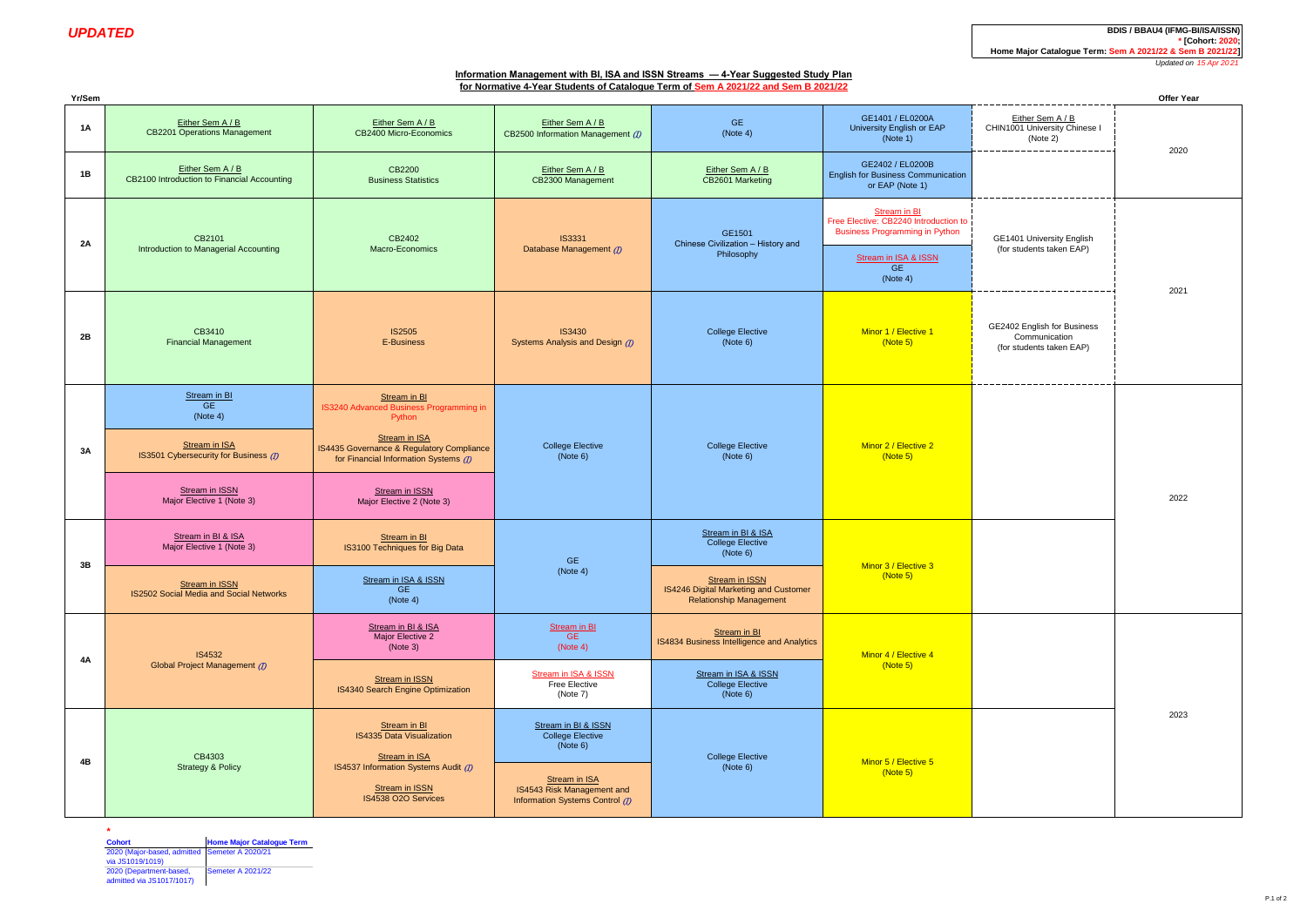Minimum Credits Required (Credit Units)\*

GE: 4 GE courses (12 CU) + 3 College Electives (9 CU) GE English - 2 courses (6 CU) GE1501 - 1 course (3 CU) College: 11 College Core (33 CU) + 3 College Electives (9 CU)# Major: 8 IFMG Major Core (24 CU) + 2 IFMG Major Electives (6 CU) Free Elective - 1 course (3 CU) Electives/Minor - 5 courses (15 CU)

*# For students declaring double major, 3 CU of College Elective (Areas 1~4) and 6 CU of College Elective (Area 5) will be exempted .*

#### **Max. Allowable: 48 courses (144 CU)**

Streams Area 3: Science and Technology **BI - Business Intelligence** ISA - Information Systems Auditing ISSN - Internet Services and Social Networks

#### (I): *ISACA Model Curriculum related courses*

### Note

1. **English Language Requirements**

 Students admitted with Level 3 or below in HKDSE English OR Grade E or below in HKALE AS in Use of English are required to complete two 3-credit EAP courses, EL0200A English for Academic Purposes 1 and EL0200B English for Academic Purposes 2, prior to taking the 2 GE English courses (GE1401 University English and GE2402 English for Business Communication). EL0200A & EL0200B will not be counted<br>towards the minimum credit Note: Students who demonstrate that they have achieved a grade B or above in their overall course results for EL0200A will achieve 3 credits and also be considered to have satisfied the pre-requisite for entry to  *the GE English courses without needing to take EL0200B.*

#### 2. **Chinese Language Requirements**

-<br>(a) First-year intake students with Level 3 or below in HKDSE Chinese OR Grade E or below in HKALE AS in Chin. Lang. & Culture are required to take CHIN1001 University Chinese I. This course will not be oounted towards the minimum credit units required for graduation and will not be included in the calculation of CGPA. However, it will be counted towards the maximum credit units permitted.<br>(b) First-year intake students w

**Min. Total: 40 courses (120 CU)** (c) First-year intake students other than (a) and (b), including mainland and non-local students are NOT required to take CHIN1001.

3. Students will select 2 courses out of the major electives pool, from among the Stream Core courses of other IFMG Streams, or from among other IS courses as approved by the IFMG Major Leader.

#### 4. **Gateway Education Course Distributional Requirements**

- Take **at least one course (3 CU)** from each of the areas below:
- *\* CU = Credit Units* Area 1: Arts and Humanities
	- Area 2: Study of Societies, Social and Business Organizations
	-
	- 5. Students who do not choose a minor are required to take Elective courses.
	- 6. Students are required to take 6 courses (18 CU) from the College elective list: 3 college elective courses (9 CU) are to fulfill the GE requirements in form of College-specified courses (9 CU must be chosen from Areas 1 ~ 4 below); and 3 college electives course (9 CU) are to fulfill the College requirement (3 CU must be chosen from Areas 1 ~ 4 below; 6 CU must be chosen from Area 5 below). Area 1: Mathematics and Modeling
		- Area 2: Programming and Technology
		- Area 3: Law and Communications
		- Area 4: Business (I)
		- Area 5: Business (II)

7. **Free Elective Requirements** The remaining credits are to fulfill the credit requirement for graduation, if so required.

Major Electives (Credit Units)<br>IS2239 Data Structure and Algorithms (3) IS2239 Data Structure and Algorithms (3) <br>IS3101+ Cryptocurrency and Blockchain (3) <br>IS3101+ Cryptocurrency and Blockchain (3) <br>IS3101+ Cryptocurrency and Blockchain (3) IS3230 Java Programming for Business (3) (D)<br>IS4030 Website Design for e-Commerce (3) IS4238 / IS4239 Internship I / II (3)<br>IS4636 Business Process and Service Management (3) CS4636 CHA CHANGER MANAGER MANAGER CHANGER CHANGER OF STATE

IS4837 Delivery Systems for Financial Services (3)  $(D)$ <br>IS4861+ Machine Learning for Business (3) IS4030 Website Design for e-Commerce (3) <br>
IS4932 Mobile Apps (3) IS4940 Global Technology Entrepreneurship and Innovation (3)<br>
IS4940 Global Technology Entrepreneurship and Innovation (3) IS4940 Global Technology Entrepreneurship and Innovation (3) XXXXXX Any one Core course from other BBA Majors (3) + Subject to fulfilling pre-requisite requirements

IS Department reserves the right to make adjustments to the course offering pattern whenever appropriate. Programme structure, course codes and course titles are subject to continuous review and changes without prior notice.